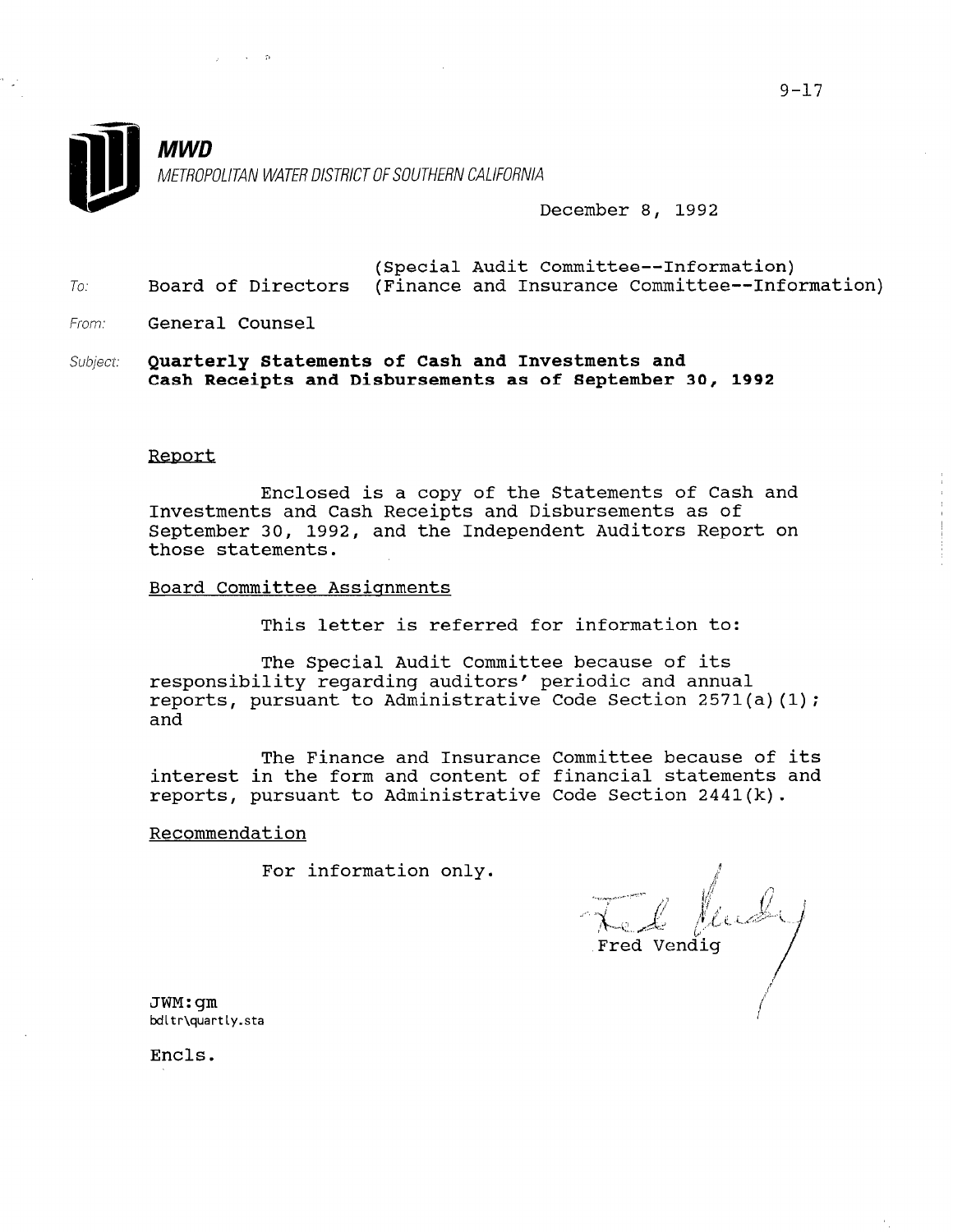# **KPMG** Peat Marwick

## THE METROPOLITAN WATER DISTRICT OF SOUTHERN CALIFORNIA

Statements of Cash and Investments and Cash Receipts and Disbursements, by Fund Category and in Total

As of and for the three months ended September 30,1992

(With Independent Auditors' Report Thereon)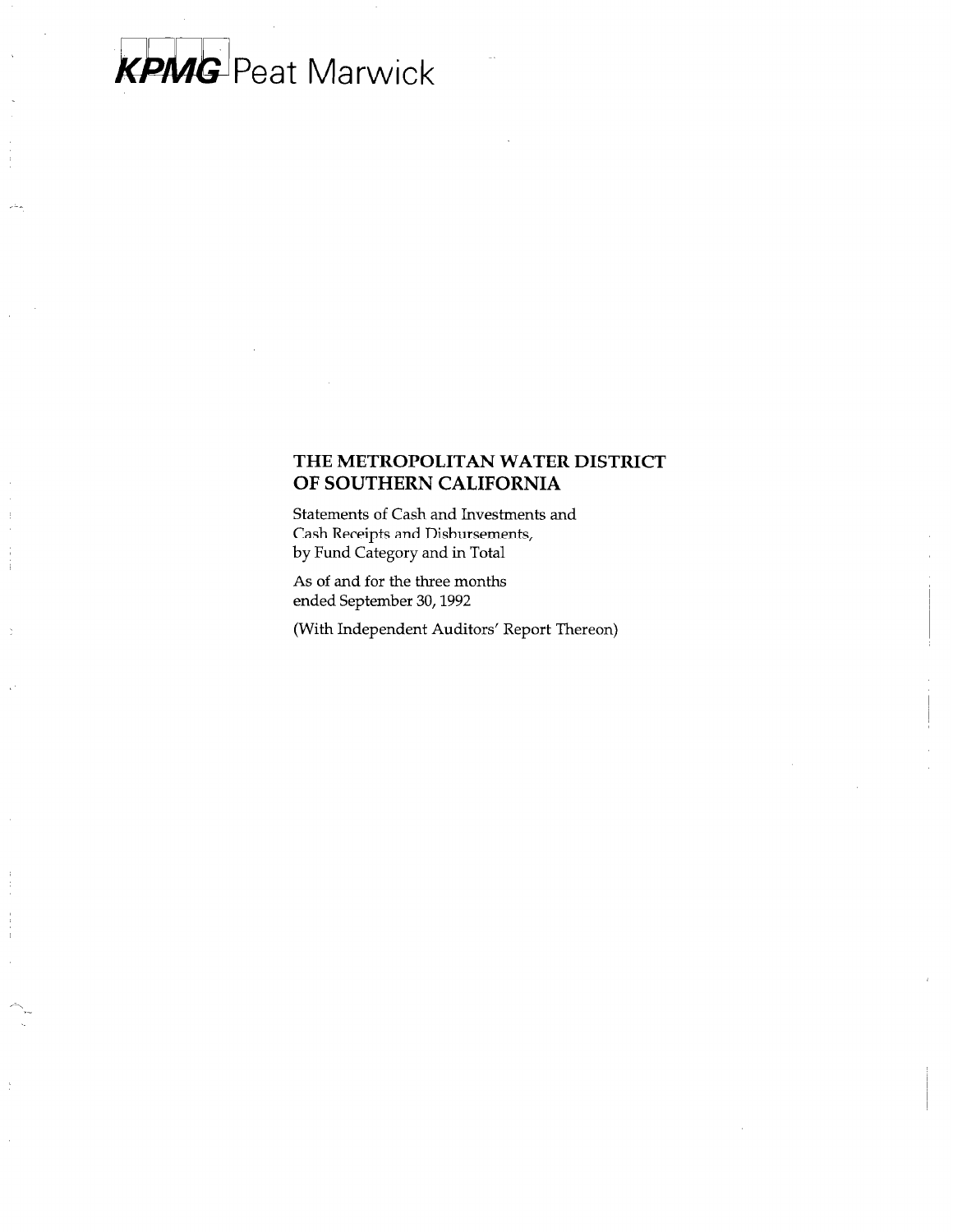$\sim 10^7$ 

 $-\mathbf{e}_i$ 

 $\sim$ r  $\mathcal{A}$ 

 $\mathcal{L}_{\mathrm{in}}$ 

 $\langle \pm \rangle$ 

 $\frac{c_N}{c}$ 

 $\bar{\psi}$ 

Table of Contents

Page

| Independent Auditors' Report                                                |  |
|-----------------------------------------------------------------------------|--|
| Statement of Cash and Investments                                           |  |
| Statement of Cash Receipts and Disbursements, by Fund Category and in Total |  |
| Notes to Financial Statements                                               |  |

 $\mathcal{L}$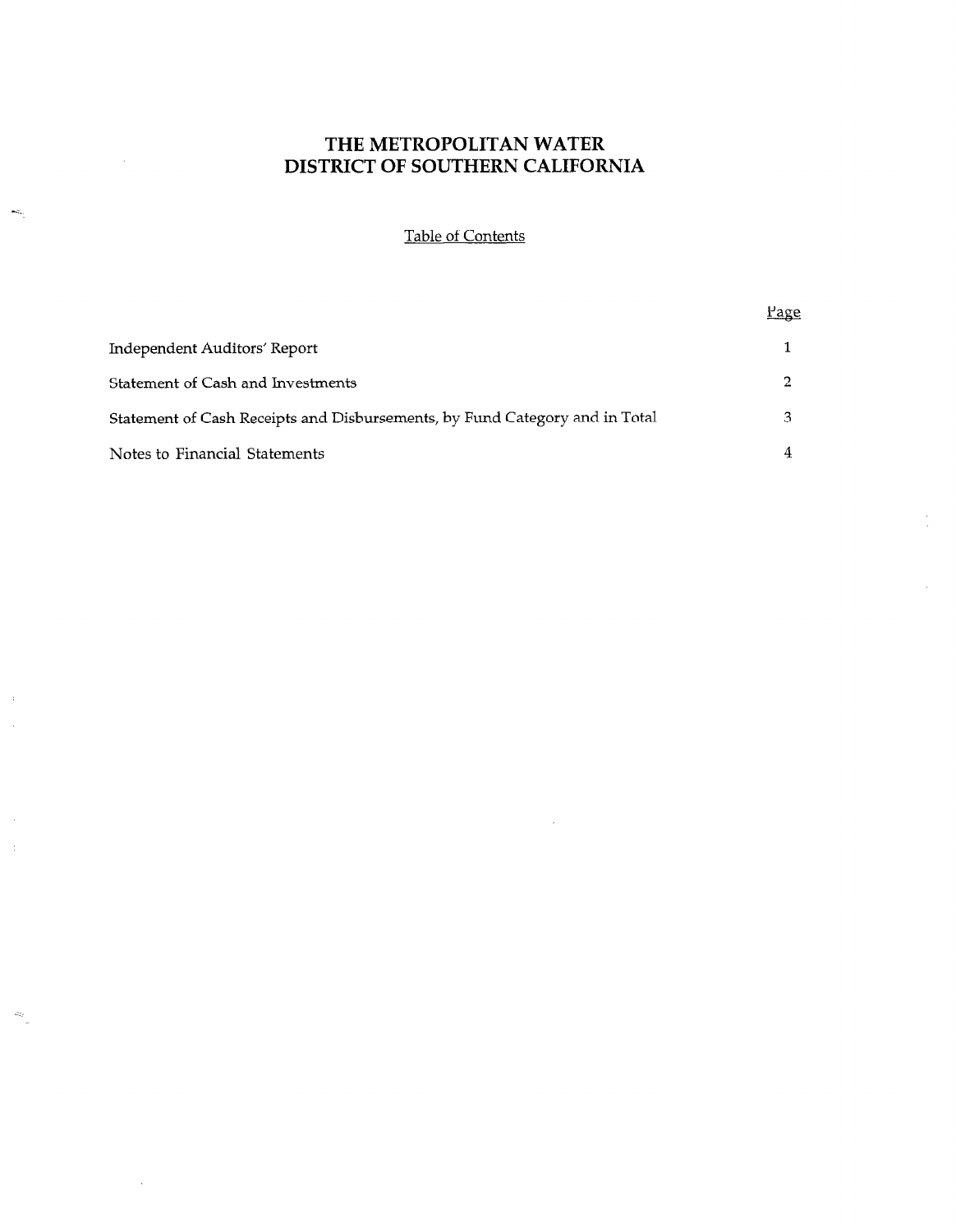

#### Certified Public Accountants

725 South Figueroa Street Los Angeles, CA 90017

## INDEPENDENT AUDITORS' REPORT

The Board of Directors The Metropolitan Water District of Southern California:

We have audited the accompanying statement of cash and investments of The Metropolitan Water District of Southern California (the District) as of September 30, 1992 and the related statement of cash receipts and disbursements, by fund category and in total, for the three months then ended. These financial statements, by the district with the result of the District management. Our responsibility is these mancial statements are are responsibility of the District state

We conducted our audit in accordance with generally accepted auditing standards. Those standards re condition our and protocolative while selling acceptive additing standards. Those star require that we plan and perform the audit to obtain reasonable assurance about whether the financial statements are free of material misstatement. An audit includes examining, on a test basis, evidence supporting the amounts and disclosures in the financial statements. An audit also includes assessing the accounting principles used and significant estimates made by management, as well as evaluating the overall financial statement presentation. We believe that our audit provides a reasonable basis for our opinion.

As discussed in note 1, the accompanying statements of cash and investments and cash receipts and disbursements present a summary of cash activity of the District prepared on the cash basis of accounting, which is a comprehensive basis of accounting other than generally accepted accounting principles. Such statements are not intended to present fairly the financial position or results of operations of the District in conformity with generally accepted accounting principles.

In our opinion, the statements referred to above present fairly, in all material respects, the cash and investments of The Metropolitan Water District of Southern California as of September 30, 1992 and its cash receipts and disbursements, by fund category and in total, for the three months then ended on the basis of accounting described in note 1.

KPMG Peat Marrich

December 2, 1992



.<br>Jarwick Goerdeler

 $\mathbf{1}$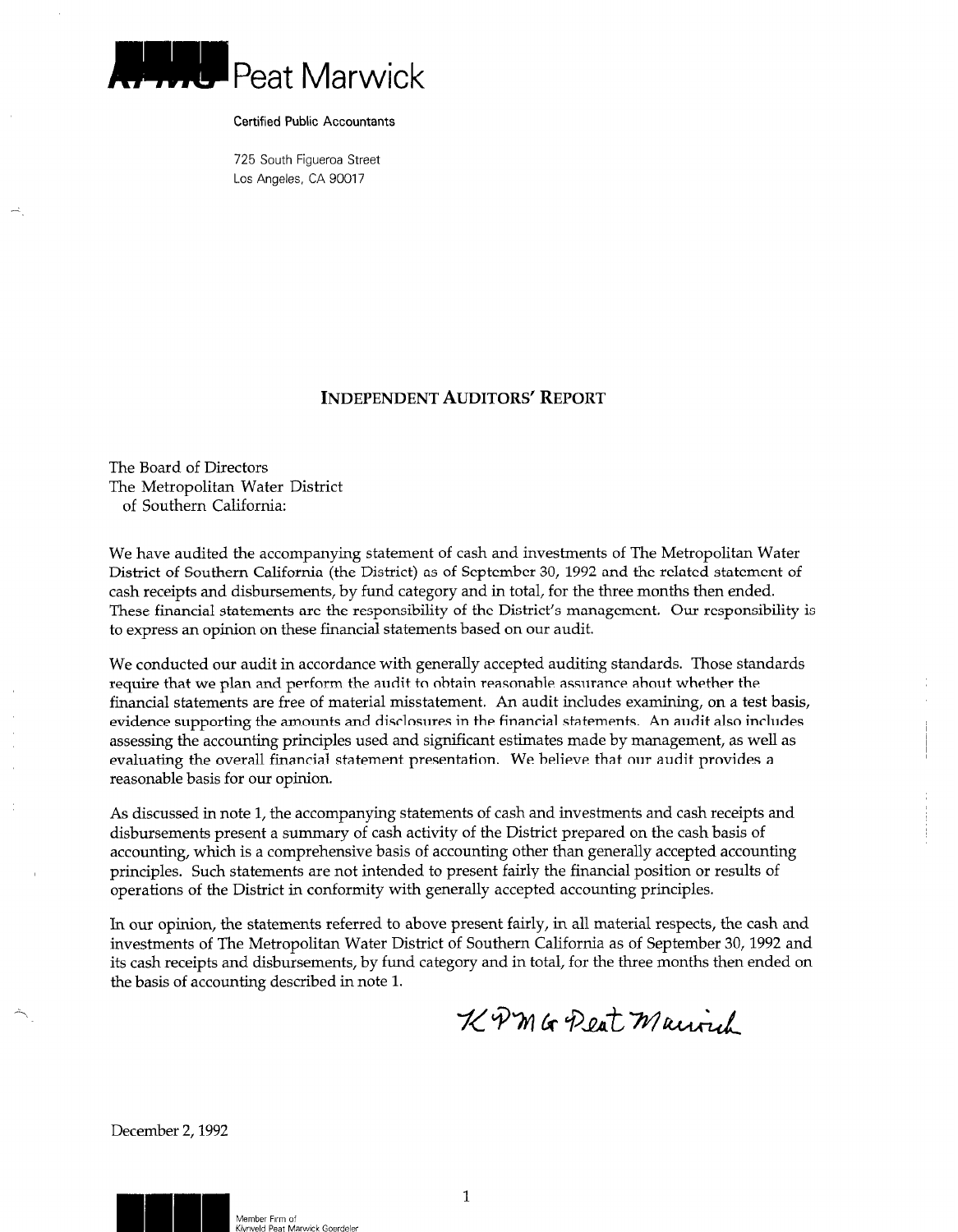Statement of Cash and Investments

September 30,1992

| Cash (note $1$ ):                                                |               |
|------------------------------------------------------------------|---------------|
| Demand, paying agent and other accounts:                         |               |
| Bank of America:                                                 |               |
| General account                                                  | \$<br>439,717 |
| Paying agent accounts                                            | 265,113       |
| First Interstate Bank:                                           |               |
| Paying agent account                                             | 227,754       |
| Morgan Guaranty Trust Company:                                   |               |
| Paying agent account                                             | 7,250         |
| Treasurer's office cash fund                                     | 4,000         |
| Time deposits with MWD Federal Credit Union                      | 100,025       |
|                                                                  |               |
| Total cash                                                       | 1,043,859     |
| Investments, at cost (notes 1, 2 and 3):                         |               |
| U.S. Treasury securities                                         | 177,308,269   |
| U.S. guarantees - Government National Mortgage Association Notes | 8,558,319     |
| Federal agencies                                                 | 122,421,382   |
| California State Water Project Bonds                             | 34,595        |
| Repurchase agreements                                            | 531,976,000   |
| Prime commercial paper                                           | 181,217,332   |
| Negotiable certificates of deposit                               | 33,731,000    |
| Bankers' acceptances                                             | 186,598,448   |
| State Treasury - Local Agency Investment Fund                    | 15,000,000    |
| Total investments                                                | 1,256,845,345 |
| Total cash and investments                                       | 1,257,889,204 |

See accompanying notes to financial statements.

 $\omega\omega_{\rm x}$ 

à.

 $\mathbb{R}_{\mathbb{Z}}$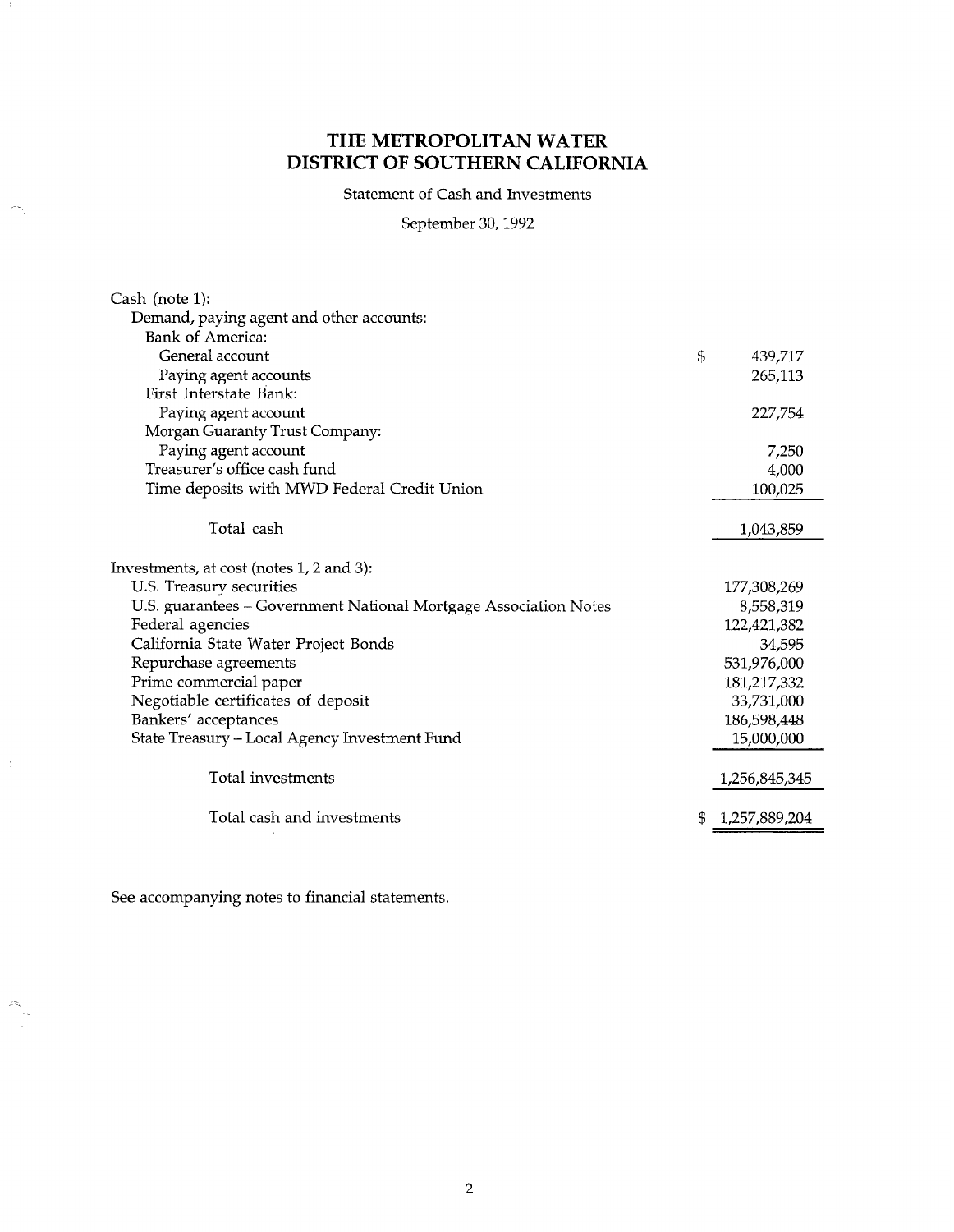#### Statement of Cash Receipts and Disbursements, by Fund Category and in Total

Three months ended September 30,1992

|                                                                        | Operating<br>funds     | Debt service<br>funds | State contract<br>funds  | Construction<br>funds | Rate<br>stabilization<br>funds | Trust<br>and other<br>funds | Total                   |
|------------------------------------------------------------------------|------------------------|-----------------------|--------------------------|-----------------------|--------------------------------|-----------------------------|-------------------------|
| Cash and investments at July 1, 1992                                   | $-221,042,245$<br>\$.  | 79,853,212<br>S<br>S  | 58,717,347               | 257,991,295<br>\$     | 146,765,371<br>\$              | 33,747,568<br>S             | 798,117,038             |
| Receipts:                                                              |                        |                       |                          |                       |                                |                             |                         |
| Net tax collections                                                    |                        | 3,871,311             | 2,813,837                |                       |                                |                             | 6,685,148               |
| Water sales                                                            | 132,888,378            |                       |                          |                       |                                |                             | 132,888,378             |
| Power recoveries                                                       | 5,574,891<br>3,250,045 | 1,197,353             | 390,771                  | 2,768,306             | 3,068,756                      | 668,309                     | 5,574,891<br>11,343,540 |
| Interest on investments<br>Net proceeds from issuance of revenue bonds |                        |                       | $\overline{\phantom{0}}$ | 527,736,050           |                                | —                           | 527,736,050             |
| Other collections                                                      | 135,193                |                       |                          |                       |                                |                             | 135,193                 |
| Total receipts                                                         | 141,848,507            | 5,068,664             | 3,204,608                | 530,504,356           | 3,068,756                      | 668,309                     | 684, 363, 200           |
| Interfund transfers                                                    | 4,423,054              | 31,168,707            | 42,829,650               | (33, 421, 411)        | (45,000,000)                   |                             |                         |
| Reimbursements:                                                        |                        |                       |                          |                       |                                |                             |                         |
| Operations and maintenance                                             | 172,290                |                       |                          |                       |                                |                             | 172,290                 |
| Construction                                                           | 2,123,951              |                       |                          | 1,263,243             |                                |                             | 3,387,194               |
| Interest and premium on bonds                                          |                        | 1,222,877             |                          |                       |                                |                             | 1,222,877               |
| Total reimbursements                                                   | 2,296,241              | 1,222,877             |                          | 1,263,243             |                                |                             | 4,782,361               |
| Disbursements:                                                         |                        |                       |                          |                       |                                |                             |                         |
| Operations and maintenance                                             | 57,370,529             |                       |                          |                       |                                |                             | 57,370,529              |
| Operating equipment, net                                               | (565, 471)             |                       |                          |                       |                                |                             | (565, 471)              |
| Inventories and other, net                                             | (2,023,119)            |                       |                          |                       |                                |                             | (2,023,119)             |
| Construction<br>State Water Contract:                                  | 9,948,926              |                       |                          | 36,759,825            |                                |                             | 46,708,751              |
| Capital payments                                                       |                        |                       | 53,676,342               |                       |                                |                             | 53,676,342              |
| Minimum operations and maintenance                                     | 22,540,750             |                       |                          |                       |                                |                             | 22,540,750              |
| Off-aqueduct power facilities                                          | 9,445,240              |                       | 15,370,288               |                       |                                |                             | 24,815,528              |
| Variable power costs                                                   | 7,651,869              |                       |                          |                       |                                |                             | 7,651,869               |
| Power credits                                                          | (16, 118, 945)         |                       | (9,705,170)              |                       |                                |                             | (25,824,115)            |
| <b>State Water Bank</b>                                                | 393.900                |                       |                          |                       |                                |                             | 393,900                 |
| Colorado River aqueduct power costs                                    | 6,442,534              |                       |                          |                       |                                |                             | 6,442,534               |
| San Diego County Water Authority, purchase of                          |                        |                       |                          |                       |                                |                             |                         |
| portion of first aqueduct                                              | 52,863                 |                       |                          |                       |                                |                             | 52,863                  |
| Debt service on District bonds                                         | –                      | 38,773,032            |                          |                       |                                |                             | 38,773,032              |
| Net book losses on investment transactions                             |                        | (3,450)               |                          |                       |                                |                             | (3, 450)                |
| Total disbursements                                                    | 95,139,076             | 38,769,582            | 59,341,460               | 36,759,825            |                                |                             | 230,009,943             |
| Trust account transactions, net                                        | 173,562                |                       |                          |                       |                                | 462,986                     | 636,548                 |
| Cash and investments at September 30, 1992                             | 274,644,533<br>\$      | 78,543,878            | 45,410,145               | 719,577,658           | 104,834,127                    | 34,878,863                  | 1,257,889,204           |

 $^\star$  Excludes \$148,134,436 and \$86,448,733 at July 1, 1992 and \$148,134,436 and \$85,671,833 at September 30, 1992 held in Waterworks Refunding Revenue Bond and Waterwo Refunding General Obligation Bond Escrow Trust Funds, respectively (note 2): n Salam Salah Salah Salah Salah Salah Salah Salah Salah Salah Salah Salah Salah Salah Salah Salah Salah Salah<br>Salah Salah Salah Salah Salah Salah Salah Salah Salah Salah Salah Salah Salah Salah Salah Salah Salah Salah S

See accompanying notes to financial statements.

 $\mathbb{R}^2$ 

3

in<br>San Barat Ing

b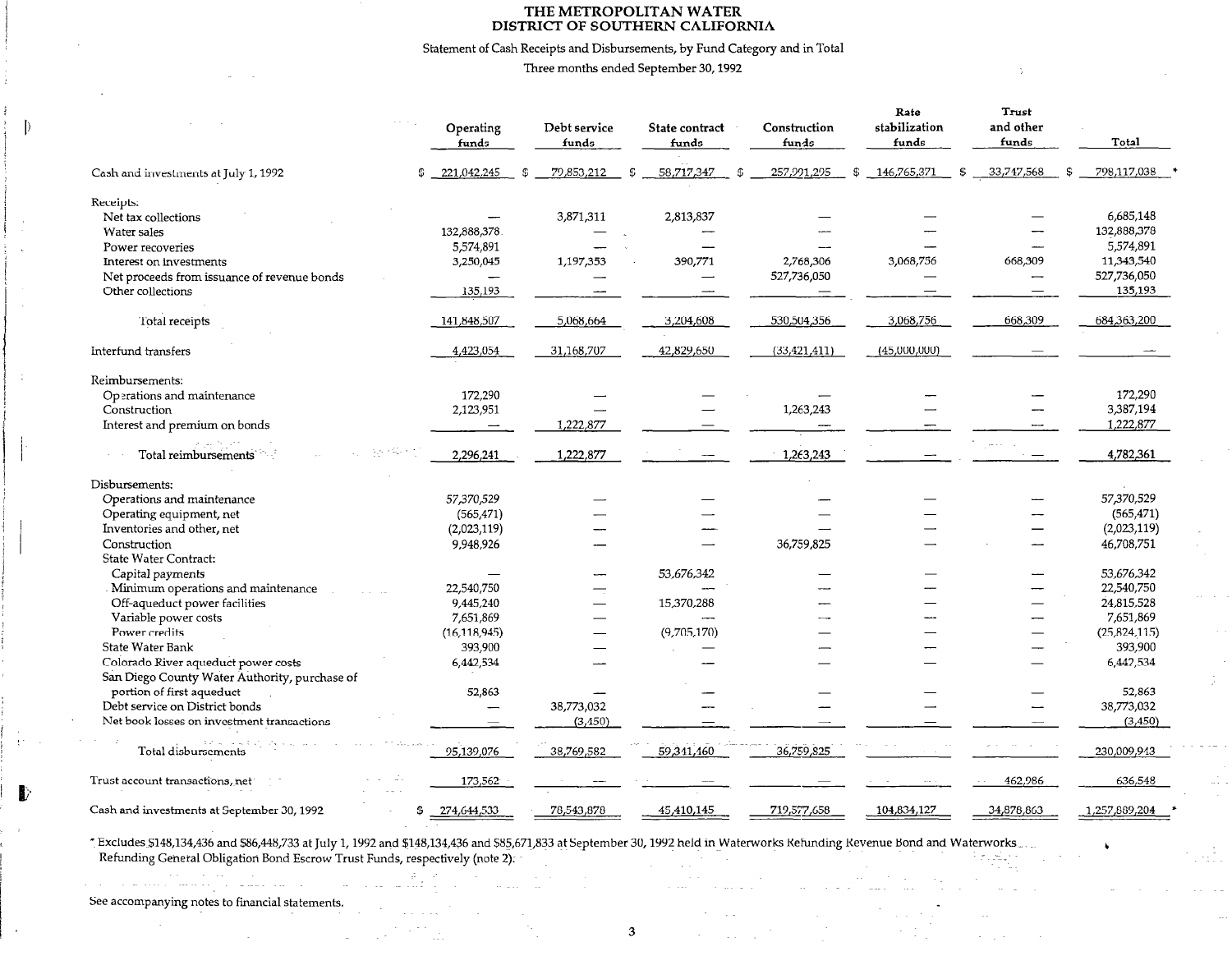Notes to Financial Statements

September 30,1992

#### (1) Significant Accounting Policies

The accompanying financial statements have been prepared by management for the purpose of presenting the District's cash and investments as of September 30,1992 and disclosing the changes in total cash and investments, by fund and in total, for the three months then ended, on the basis of cash receipts and disbursements in accordance with established District policy.

Financial statements prepared on the basis of cash receipts and disbursements, which is a comprehensive basis of accounting other than generally accepted accounting principles, may differ from presentations under generally accepted accounting principles since certain revenues and related assets are recognized when received rather than when earned, and certain expenses are recognized when paid rather than when the obligations are incurred. Accordingly, the accompanying financial statements are not intended to present the District's financial position and results of operations in conformity with generally accepted accounting principles.

Cash receipts and disbursements are allocated to the various funds and may not necessarily reflect actual cash transfers. Certain of the funds are also legally restricted to use for a specific purpose. See note 4 for a description of the currently active funds of the District.

#### (2) Investments Held in Escrow

At September 30, 1992, U.S. Treasury securities with a cost basis totaling \$233,806,269 are being held in escrow trust accounts at Security Pacific National Bank and represent amounts sufficient to provide debt service for the refunded Waterworks Revenue Bonds, Issue of 1983 and the Waterworks General Obligations Bonds, Issue of 1985, which were refunded in advance of their respective first call dates. Such refundings resulted in the defeasance of these bond issues; accordingly, the bond obligations and the related investments are excluded from the District's financial statements.

#### (3) Market Value of Investments

At September 30, 1992, the market value of U.S. Treasury securities totaled approximately \$180 million. The market values of the District's other investments approximated their respective costs. Repurchase agreements were collateralized with marketable government securities having a total value of approximately \$537 million.

## (4) Description of Currentlv Active Funds of the District bv Fund Category

## **Operating Funds**

#### . General Fund (Fund No. 01)

Established in 1929. This fund contains operating revenues and other miscellaneous monies not specifically allocable to other funds and which may be used for general promos not specifically anotable to outer rando and, which may be abea for general purposes or the District. In practice, this rund is asset to matrice remix assasse we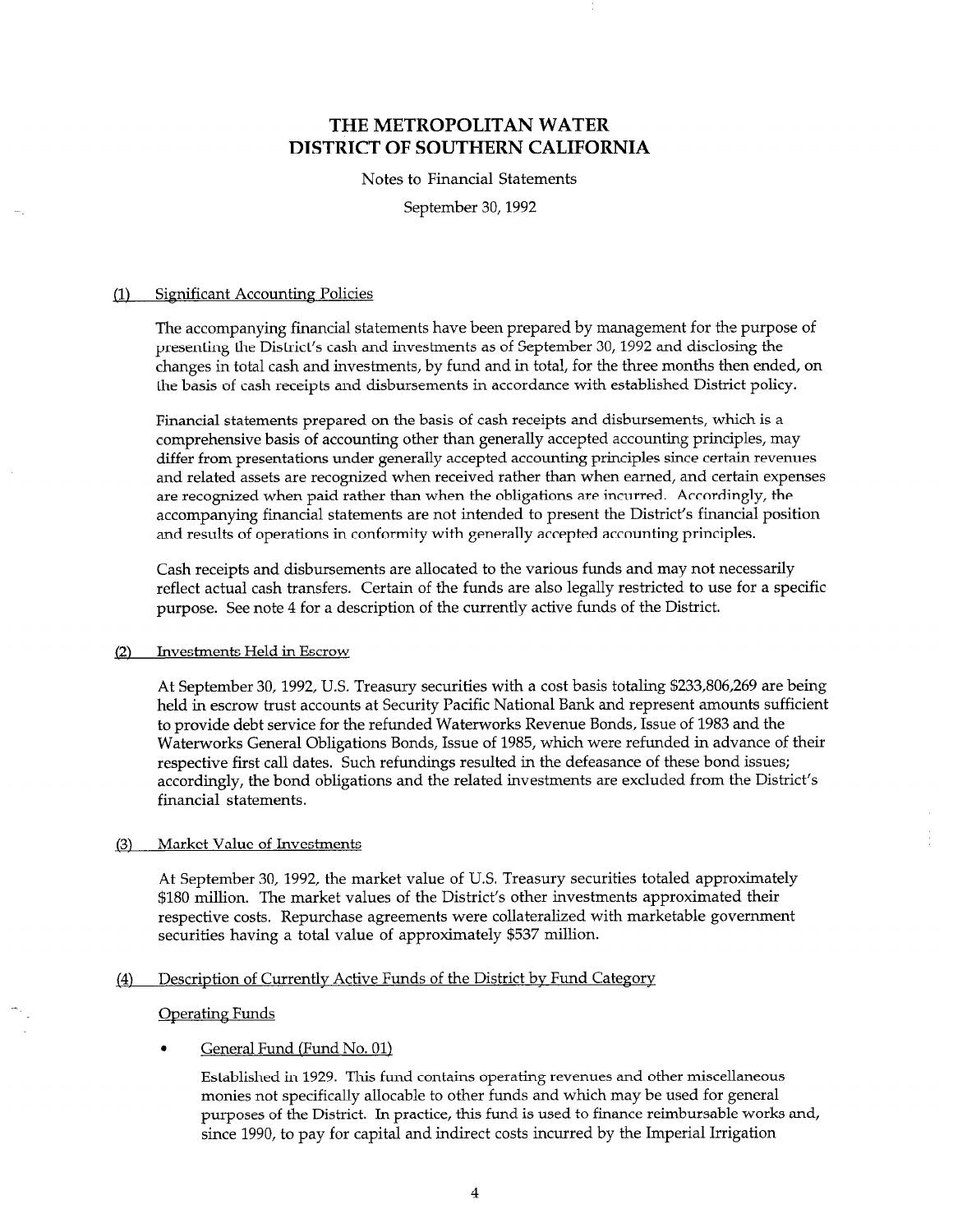Notes to Financial Statements, Continued

District (IID) for specified water conservation projects. The monies in this fund that are not utilized for payments to IID or for reimbursable works are designated working capital funds as part of the minimum working capital balance required by Section 5202(a) of the Administrative Code.

. Water Revenue Fund (Fund No. 21)

Established in 1975. Receipts from water sales are deposited in this fund and are transferred to various other funds in accordance with senior revenue bond resolutions to pay in order of priority:

- Operation and maintenance expenditures
- Principal of and interest on outstanding parity revenue bonds
- Deposits into the Revenue Bond Reserve Fund
- Any other obligations which are liens or encumbrances upon operating revenues.

Monies remaining at the end of each month, after the foregoing transfers, are transferred to the Revenue Remainder Fund.

. Operations and Maintenance Fund (Fund No. 22)

Established in 1975. This fund is used to pay all operation and maintenance expenditures, including State Water Contract operation, maintenance, power and replacement charges. The revenue bond resolutions require that, at the beginning of each month, monies equal to estimated operation and maintenance expenditures for that month and the succeeding month be set aside in this fund, and such amounts represent the minimum fund balance requirements specified in Section 5201(f) of the Administrative Code.

#### . Revenue Remainder Fund (Fund No. 25)

Established in 1975. Monies remaining in the Water Revenue Fund at month-end, after meeting the priority expenditures set forth in the bond resolutions, are transferred to this fund and may be used for any lawful purpose by the District. As specified by Section 5202(a) of the Administrative Code, the required total minimum balance to be held collectively in the General Fund and the Revenue Remainder Fund as of June 30 of each year shall be equal to the sum of \$25 million for emergency repairs and claims, and \$105 million for general purposes in the event that revenues are insufficient to pay the costs of the District. Monies in excess of \$130 million are transferred to the Pay-As-You-Go, Water Rate Stabilization and Water Treatment Surcharge Stabilization funds in accordance with the priority outlined in Sections 5202(b)-5202(d) of the Administrative Code.

#### Debt Service Funds

. 1931 General Obligation Bond Interest and Redemption Fund (Fund No. 04)

Established in 1932. This fund is used for the payment of principal and interest on the 1931 general objects of the District for the District of process and interest on 1931 general obligation bonds of the District from ad valorem property tax revenues.<br>Section 5201(a) of the Administrative Code requires maintenance of monies at each  $J_{\text{tot}}(a)$  of the numerically  $\text{Cov}_{\text{tot}}$  requires maintenance of months at each functor equal to 10 months accelerate, resolutional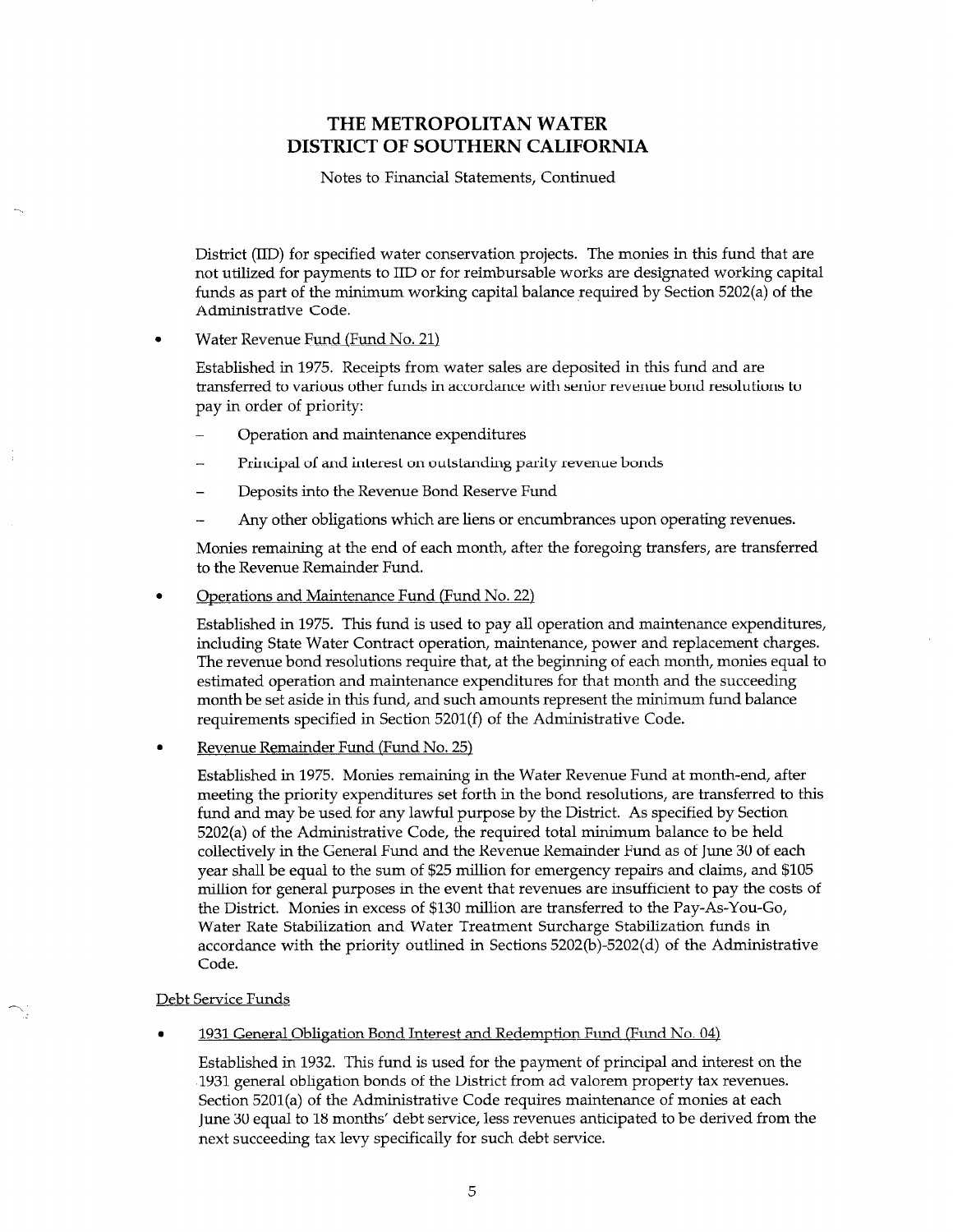Notes to Financial Statements, Continued

. 1966 General Oblipation Bond Interest and Principal Fund (Fund No. 11)

Established in 1967. This fund is used to pay the debt service on the District's 1966 Authorization general obligation bonds from ad valorem property taxes. Section 5201(a) of the Administrative Code requires maintenance of monies at each June 30 equal to 18 months' debt service, less revenues anticipated to be derived from the next succeeding tax levy specifically for such debt service.

. Ontional Redemption Fund (Fund No. 15)

Established in 1980. This fund is used for the purpose of redeeming the untendered refunded Series C general obligation bonds which were called in 1980. The District, in accordance with its refunding bond resolution, must maintain in this fund amounts sufficient to retire the called bonds.

. Waterworks Revenue Bond Interest and Princioal Fund (Fund No. 23)

Established in 1975. This fund is used to pay the debt service on revenue bonds of the District. The revenue bond resolutions require setting aside in this fund each month l/6 of the semiannual interest payments and l/12 of the annual principal payment next coming due. Such amounts represent the minimum fund balance requirements specified in Section 5201(b) of the Administrative Code.

. Waterworks Revenue Bond Reserve Fund (Fund No. 24)

Established in 1975. The revenue bond resolutions require the District to maintain a fund balance at least equal to 100% of the combined maximum annual debt service on all outstanding revenue bonds to the extent that such debt service does not exceed \$10 million and 50% of the excess of such debt service over \$10 million. This amount represents the minimum fund balance requirement specified in Section 5201(b) of the Administrative Code.

. Optional Revenue Bond Redemption Fund 1975 (Fund No. 30)

Established in 1985. This fund is used for the purpose of redeeming the untendered 1975 revenue bonds which were called in 1985. In accordance with the refunding revenue bond resolutions, the District maintains in this fund amounts sufficient to retire the called bonds.

. Outional Revenue Bond Redemption Fund 1976 (Fund No. 31)

Established in 1986. This fund is used for the purpose of redeeming the untendered 1976 revenue bonds which were called in 1986. In accordance with the refunding revenue bond resolutions, the District maintains in this fund amounts sufficient to retire the called bonds.

. Series G 1966 General Oblipation Bond Interest and Principal Fund (Fund No. 37)

Established in 1989. This fund is used to pay debt service on the District's 1966 general obligation bonds, Series G, from ad valorem property taxes. Section 5201(a) of the boughton bonds, benes C, nom at valorem property lakes. Bechon blonds, or the debt service, less revenues and the next succeeding the next succeeding to be depth to be more debt service, less revenues anticipated to be derived from the next succeeding tax levy specifically for such debt service.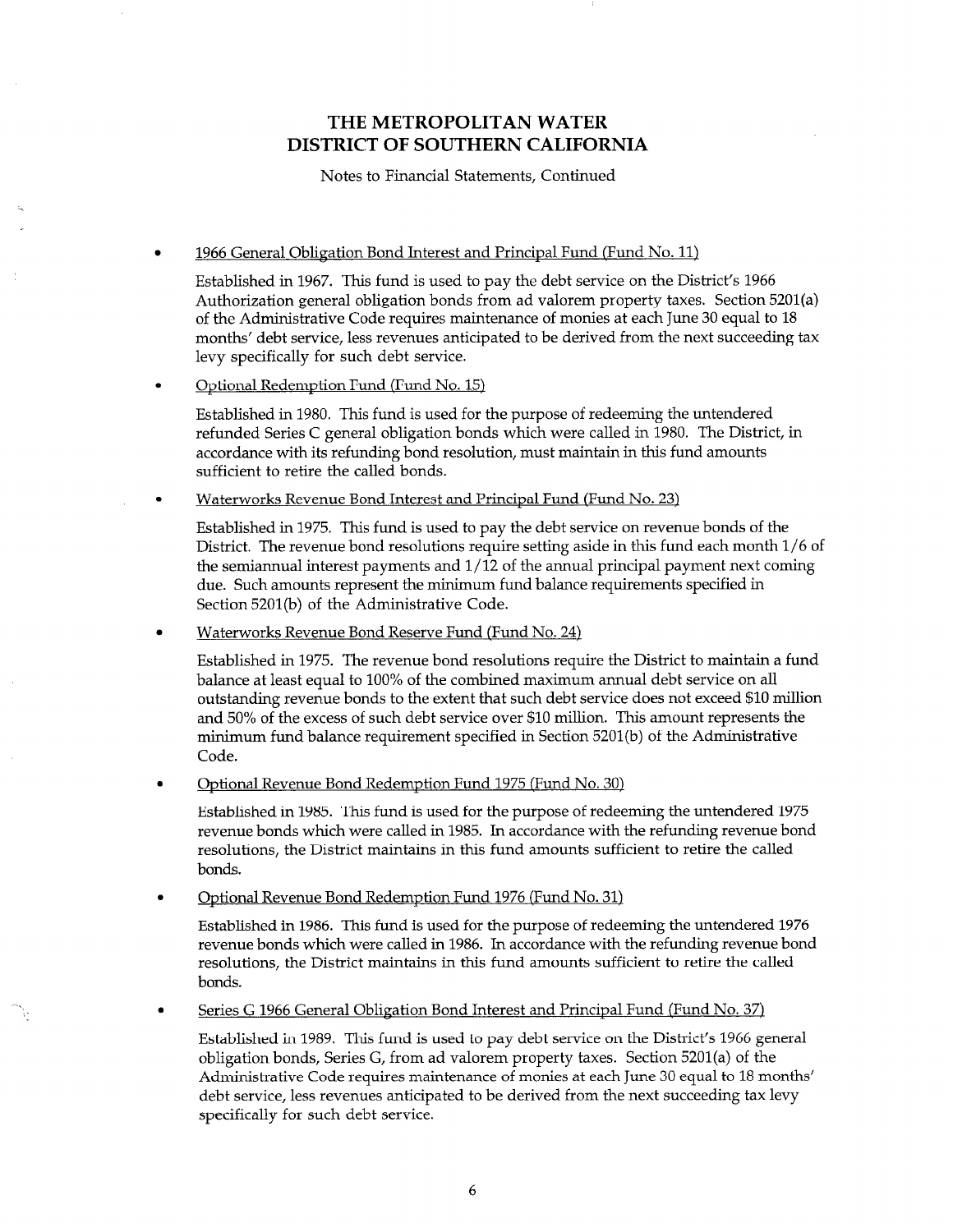Notes to Financial Statements, Continued

## . Series G 1966 General Obligation Bond Reserve for Interest and Principal Fund (Fund No. 39)

Established in 1990. This fund is used to satisfy debt service requirements on the District's 1966 general obligation bonds, Series G, if there are insufficient monies available in the Series G 1966 General Obligation Bond Interest and Principal Fund. There is no minimum balance requirement for this fund.

#### . Commercial Paper Note Pavment Fund (Fund No. 54)

Established in 1991. This fund is used to pay debt service on the commercial paper notes of the District. Section  $5201(h)$  of the Administrative Code requires the District to deposit amounts in this fund sufficient to pay principal of, and interest on, the Commercial Paper Notes as they become due.

#### . Water Revenue Bond Service Fund (Fund No. 57)

Established in 1991. Used to pay debt service on subordinate water revenue bonds after payment of Prior Lien Waterworks Revenue Bonds, including reimbursement of any payments made by providers of credit as liquidity enhancement for the bonds.

. Water Revenue Bonds, Issue of 1991 Reserve Fund (Fund No. 58)

Established in 1991. Proceeds from the sale of these subordinate bonds, in an amount equal to the 1991 Bond Reserve Requirement, were deposited into this fund. Used to satisfy debt service requirements if there are insufficient funds available in the Water Revenue Bond Service Fund.

. Water Revenue Bonds, Issue of 1992 Reserve Fund (Fund No. 621

Established in 1992. Proceeds from the sale of these subordinate bonds, in an amount equal to the 1992 Bond Reserve Requirement, were deposited into this fund. The fund is used to satisfy debt service requirements if there are insufficient funds available in the Water Revenue Bond Service Fund.

State Contract Funds

#### . State Contract Fund (Fund No. 05)

Established in 1960. Items billed the District as capital charges under the State Water Contract, including the capital costs of off-aqueduct power facilities, are paid from this fund. Revenues from sales of water are transferred to this fund to meet most costs, with the residual met from ad valorem property tax revenues and annexation fees, as determe replacia include an experimental property and revenues and distinguished response action. As specified by the required by Section 5201 (d) or the Administrative Code, the required by the required of the required by the required of the required of the required of the required of the required of the requi action. As specified by Section 5201(d) of the Administrative Code, the required minimum balance to be held as of June 30 and December 31 of each year shall equal the capital payments due on July 1 of the same calendar year and January 1 of the following calendar year, respectively.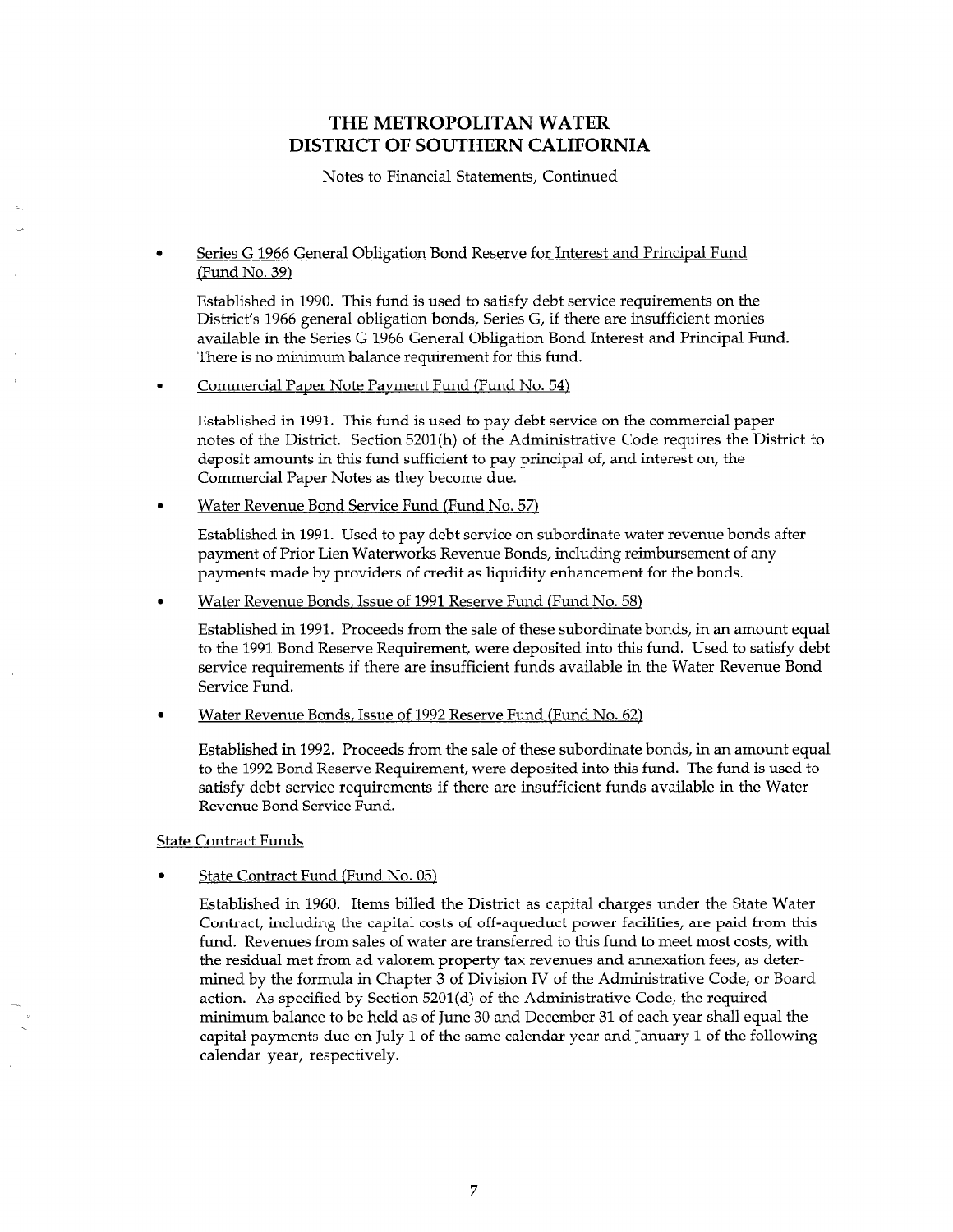Notes to Financial Statements, Continued

## Special Tax Fund (Fund No. 06)

Established in 1951. Annexation fees (cash payments and special tax collections) are deposited in this fund and are transferred to the State Contract Fund to pay a portion of the District's State Water Contract capital charges. As specified by Section 5201(e) of the Administrative Code, there is no minimum balance requirement for this fund.

#### Construction Funds

Pay-As-You-Go Fund (Fund No. 02)

Established in 1988. This fund is used to internally finance a portion of the District's capital improvement program in accordance with Section 5109 of the Administrative Code. As specified by Section 5202(b) of the Administrative Code, the required minimum balance to be held as of June 30 of each year shall be at least equal to the amount needed to fund Board-authorized pay-as-you-go expenditures estimated for the ensuing fiscal year. Notwithstanding the principal purpose of this fund, amounts assigned may be used by the Board for any lawful purposes.

. 1966 General Obligation Bond Construction Fund (Fund No. OS)

Established in 1967. Proceeds from the sale of District general obligation bonds are deposited in this trust fund and must, by bond resolution, be applied exclusively to the purposes for which the bonds were authorized. As specified by Section 5201(c) of the Administrative Code, there is no minimum balance requirement for this fund.

. Water Revenue Bond Construction Fund (Fund No. 20)

Established in 1975. Proceeds from the sale of water revenue bonds are deposited in this trust fund and must, by bond resolution, be applied exclusively to the purposes for which the bonds were authorized. As specified by Section 5201(c) of the Administrative Code, there is no minimum balance requirement for this fund.

. Revolving Construction Fund (Fund No. 35)

Established in 1988. Capital expenditures made from this fund are to be reimbursed with proceeds from security sales to the extent such expenditures are authorized uses of debt proceeds under the Metropolitan Water District Act. As specified in Section 5201 $(g)$  of the Administrative Code, there is no minimum balance requirement for this fund.

Series G 1966 General Obligation Bond Construction Fund (Fund No. 36)

Established in 1989. Proceeds from the sale of the District's 1966 general obligation bonds, Series G, are allocated to this trust fund and must, by bond resolution, be applied exclusively to the purposes for which the bonds were authorized. As specified in Section 5201(c) of the Administrative Code, there is no minimum balance requirement for this fund.

Commercial Paper Note Construction Fund (Fund No. 53)

Established in 1991. Proceeds from the sale of commercial paper are deposited in this fund and are applied exclusively to the purposes for which the notes were authorized.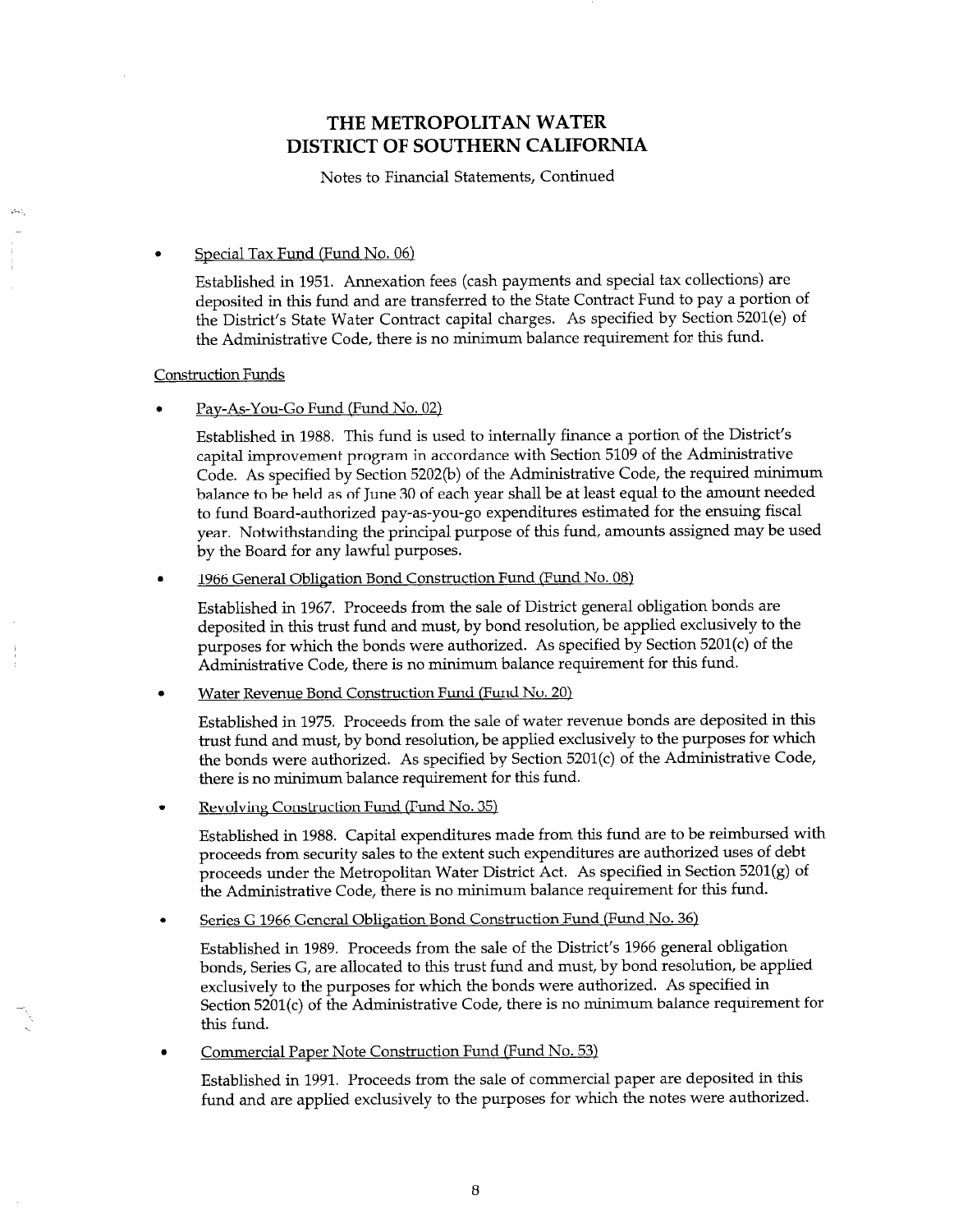Notes to Financial Statements, Continued

• Water Revenue Bonds, Issue of 1991 Construction Fund (Fund No. 56)

Established in 1991. Net proceeds from the sale of these subordinate revenue bonds were deposited into this fund and are used exclusively for the purposes for which the bonds were authorized.

. Water Revenue Bonds, Issue of 1992 Construction Fund (Fund No. 61)

Established in 1992. Net proceeds from the sale of these subordinate revenue bonds were deposited in this fund and are used exclusively for the purposes for which the bonds were authorized.

## Rate Stabilization Funds

. Water Rate Stabilization Fund (Fund No. 33)

Established in 1987. This fund is for the principal purpose of reducing water revenue requirements in order to smooth water rate adjustments over time. As specified in Section 5202(c) of the Administrative Code, amounts that exceed the Board's working capital and internal capital improvement funding requirements on June 30 of each year are transferred to this fund, except as required under Section 5202(d). Notwithstanding the principal purpose of this fund, amounts assigned may be used by the Board for any lawful purpose.

. Water Treatment Surcharge Stabilization Fund (Fund No. 34)

Established in 1988. This fund is used for the principal purpose of mitigating required increases in the surcharge for water treatment. Notwithstanding the principal purpose of this fund, amounts assigned to this fund may be used by the Board for any lawful purpose of the District. After making the required year-end transfer to the Water Rate Stabilization Fund required by Section 5202(c) of the Administrative Code, a determination is made to identify the portion, if any, of such transferred monies attributable to collections of treatment surcharge revenue in excess of water treatment cost. Such monies are then transferred to the Water Treatment Surcharge Stabilization Fund. If the calculation determines a deficiency in treatment surcharge revenue, a transfer of monies will be made for this fund as needed to reimburse amounts used for the deficiency.

## Trust and Other Funds

. Series G 1966 General Obligation Bond Excess Earnings Fund (Fund No. 38)

Established in 1990. This fund is used to separately hold rebatable arbitrage interest earnings transferred from the Series G 1966 General Obligation Bond Construction Fund, computed on an annual basis in accordance with Federal regulations.

• Employee Deferred Compensation Fund (Fund No. 50)

Established in 1976. Compensation deferred by employees under Section 457 of the Internal Revenue Code of 1986, as amended, is held in this fund and is withdrawn in accordance with the Plan's provisions as set forth in Chapter 7 of Division VI of the Administrative Code. Monies in this fund are solely the property of the District until paid or made available to employees or their beneficiaries.